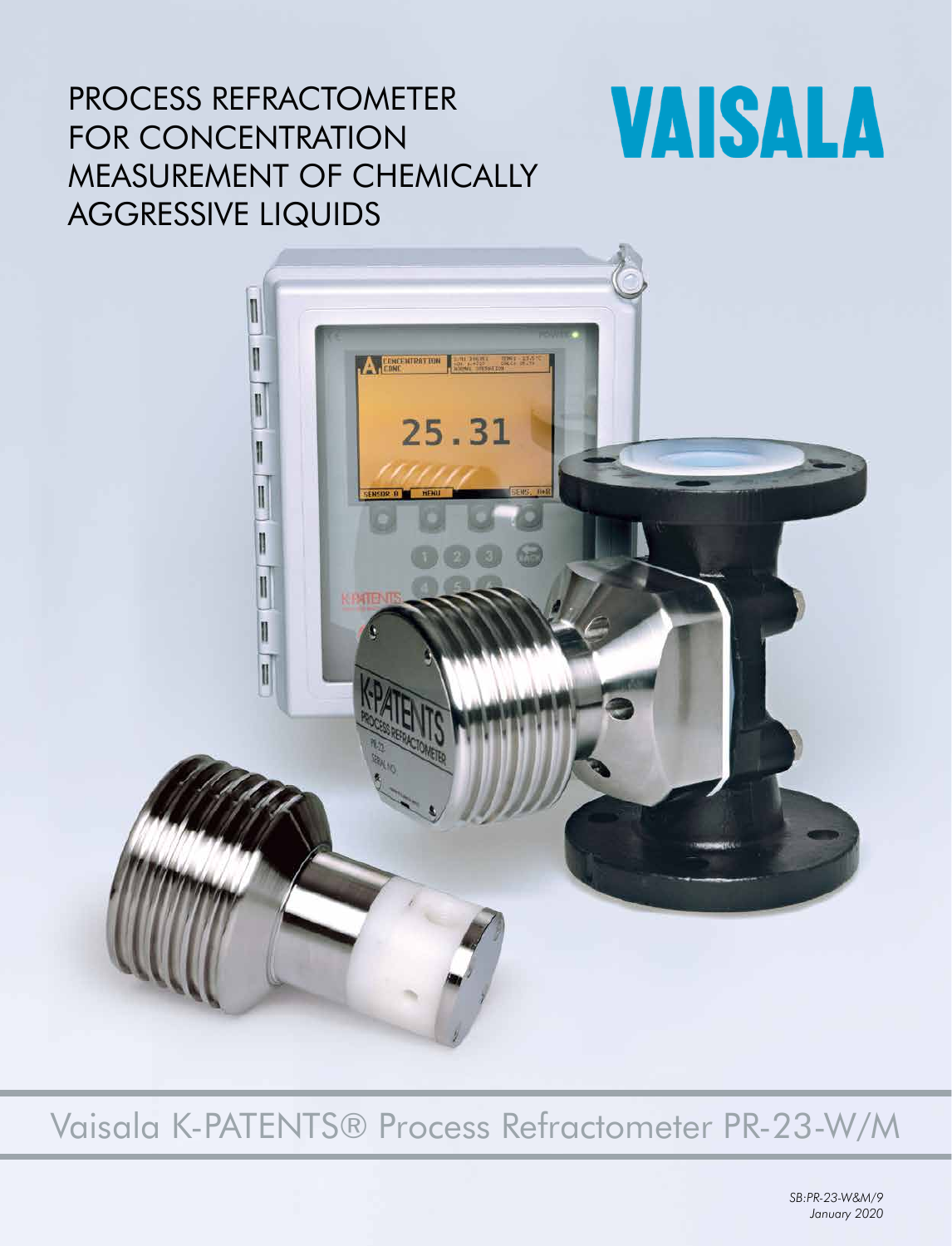## TYPICAL APPLICATIONS

The Saunders Body PR-23-W and Teflon Body PR-23-M Refractometers provide accurate means for measuring liquid concentrations in chemically aggressive solutions that corrode, foul or otherwise destroy metal parts as well as in ultra-pure fine chemical processes, where metal parts cannot be used.

## CHLOR-ALKALI INDUSTRY

#### CORROSIVE CHEMICALS

## ULTRA PURE FINE CHEMICALS

#### ELECTRONIC CHEMICALS

Acetic acid CH3COOH, Ammonium fluoride NH4F, Ammonium hydroxide NH4OH, Ammonium sulphate (NH4)2SO4

Calsium hypochlorite Ca(ClO)2, Copper chloride CuCl2, Citric acid C6H8O7, Chromic acid CrO3

Ferric chloride FeCl2, Fluosilic acid, Formic acid HCO2H

Hydrochloric acid HCl, Hydrofluoric acid HF, Hydrogen peroxide H2O2, Buffered HF (BHF), Aqua Regia HNO3/HCl

Lactic acid C2H4(OH)COOH

Magnesium chloride MgCl2, Nickel chloride NiCl2, Nitric acid HNO<sub>3</sub>

Phosphoric acid H3PO4, Potassium carbonate K2CO3 · 11/2 H2O, Potassium hydroxide KOH, Potassium thiocyanate KSCN, Potassium nitrate KNO3

Sodium bicarbonate NaHCO3, Sodium carbonate Na2CO3, Sodium chloride NaCl, Sodium dichromate Na2Cr2O7 · 2H2O, Sodium hydroxide NaOH, Sodium hypochlorite NaClO2, Sulphuric acid H2SO4 and more.







## Vaisala K-PATENTS® Process Refractometer PR-23-W/M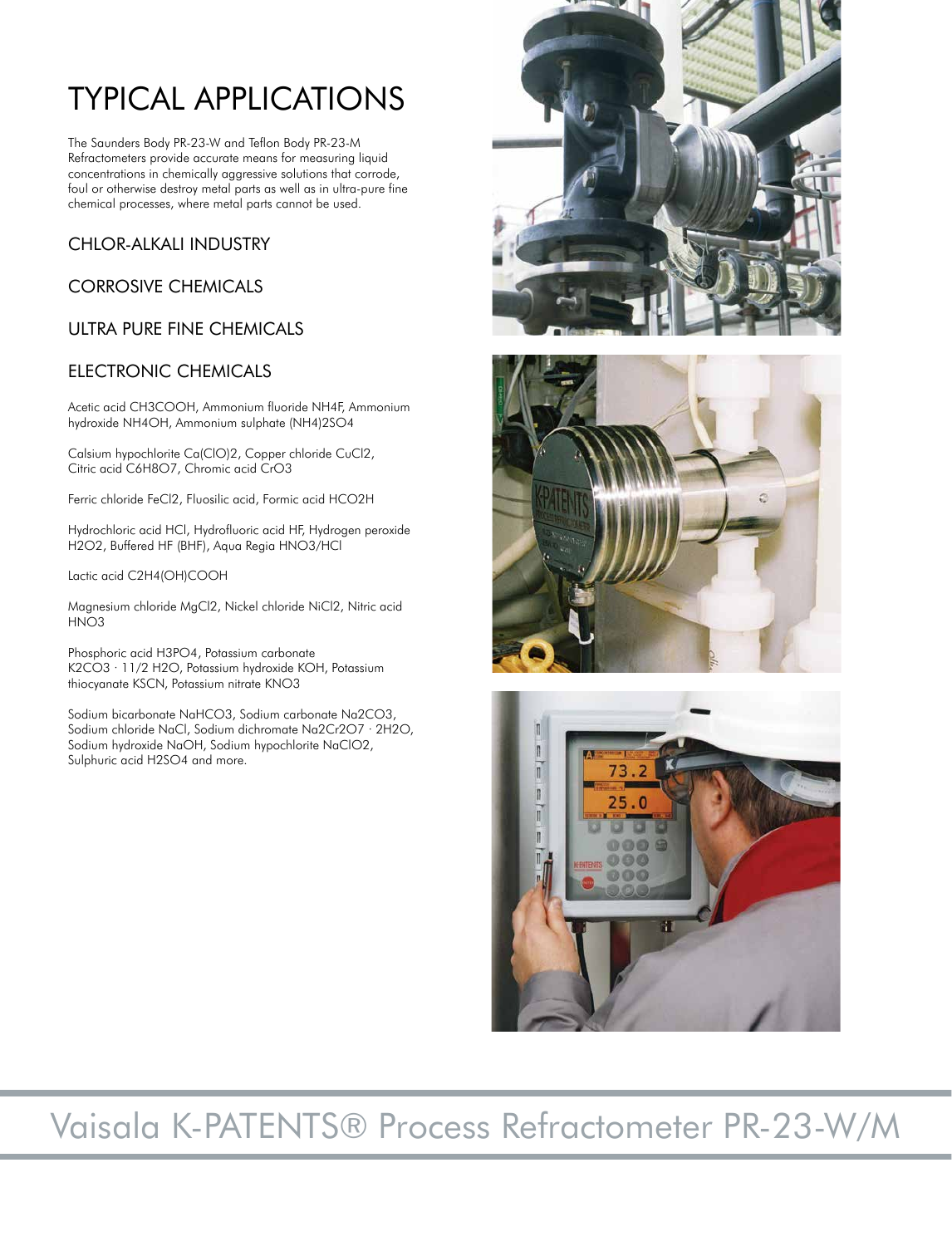## INSTALLATION

4" pipe size



#### SAUNDERS BODY REFRACTOMETER PR-23-W

The Saunders Body Refractometer PR-23-W is designed for use in chemically aggressive solutions and ultra-pure fine chemical processes in large-scale production and in large pipelines (diameter 50, 80 or 100mm/2", 3" or 4").

The PR-23-W refractometer is delivered with a Saunders (diaphragm) valve body and can be mounted either in a vertical or horizontal pipe. The Saunders body material is Graphite cast iron, which provides a solid mechanical base for the sensor installation.

The cast iron is lined with 3mm ETFE (Ethylene tetrafluoroethylene) fluoroplastic that gives the body a high chemical resistance. The sensor wetted parts materials are Teflon® PTFE (Polytetrafluoroethylene) and Sapphire  $(Al_2O_3)$ . The material of the sensor cover is stainless steel AISI 316 L.



#### TEFLON BODY REFRACTOMETER PR-23-M

The Teflon Body Refractometer PR-23-M is designed for small pipe sizes.

The sensor wetted parts Teflon® PTFE or Kynar® PVDF (Polyvinylidenefluoride), Sapphire  $(Al_2O_3)$ , and Kalrez® are carefully selected because they have high chemical and mechanical resistance.



The external materials AISI 316L (sensor cover) and polyamid 6.6 (electrical connector) withstand chemically aggressive gases and splashes of the process liquid.

The measurement accuracy of either Refractometer model is not influenced by particles, bubbles, colour or temperature changes of the process liquid.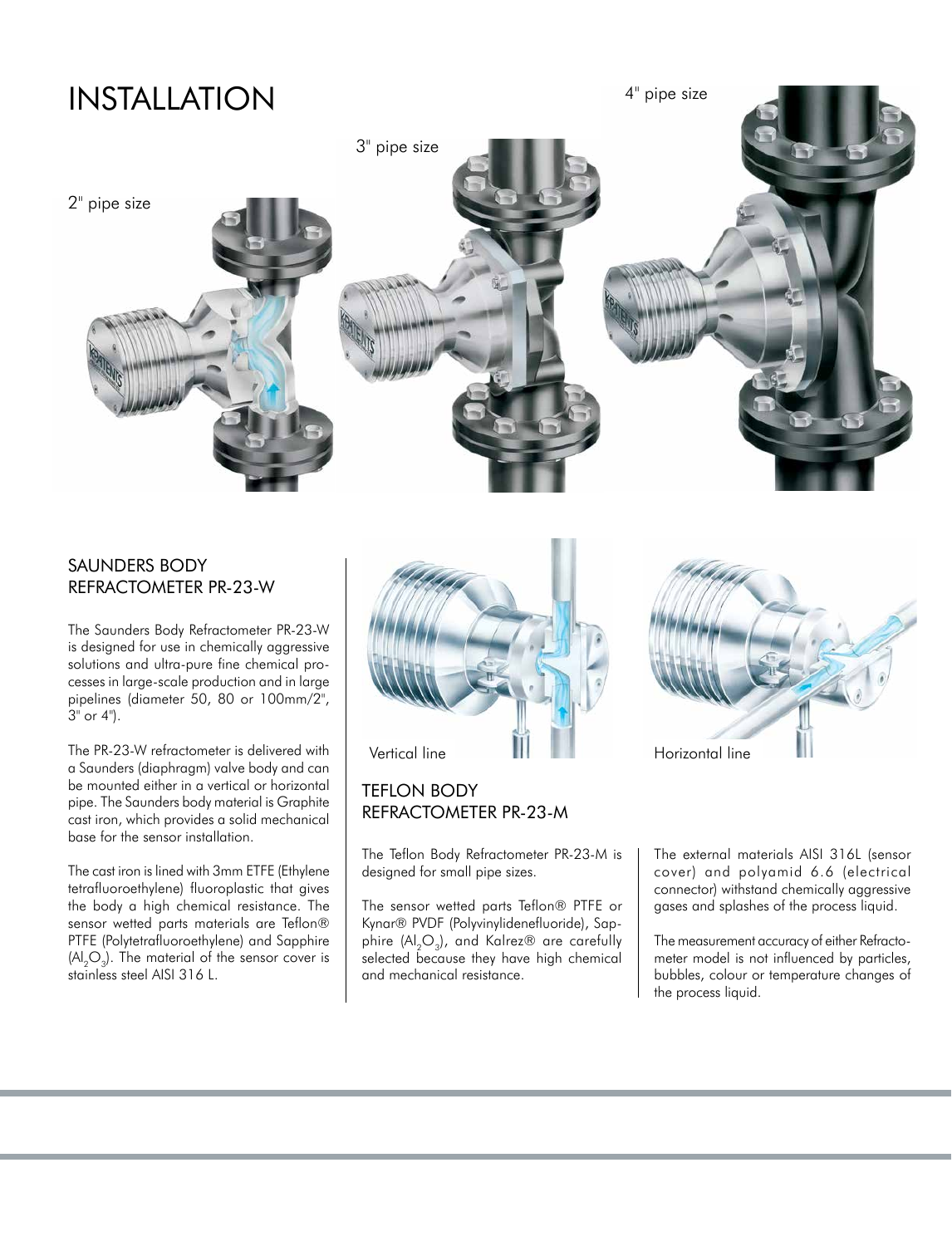

The light source sends light against the interface between the prism and the process solution, where the rays meet the surface at different angles.



Depending on the angle, some rays are totally reflected. Some rays are only partially reflected, and most of the light is refracted into the process solution.



Thus an optical image with a dark sector and a light sector is created.

The angle corresponding to the shadow line is called the Critical Angle of Total Reflection. The Critical Angle is a function of the refractive index and hence the concentration of the solution.



A digital CCD-camera detects the optical image and the shadow line. The camera transforms the optical image point-by-point to an electrical signal. The exact shadow line position is located and converted to a reading in refractive index.

A built-in temperature sensor measures the temperature on the surface of the process liquid. The indicating transmitter converts the refractive index and temperature to concentration units.

The diagnostics program ensures that the measurement is reliable.

## **OPERATION**

The Refractometer PR-23-W/M sensor is factory calibrated to measure refractive index  $n_p$  and temperature T in standard units. Each sensor has identical calibration  $n_p=1.32...1.53$  (corresponding to 0-100% b.w.). One or two sensors can be connected to one Indicating transmitter.

Because the sensors have identical calibration, and each sensor gives Refractive Index  $n_p$  and temperature as output, all sensors can be freely interchanged without optical calibration or parameter changes.

Each sensor comes with a calibration certificate comparing a set of standard liquids to the actual sensor output. The calibration and accuracy can be easily verified on-site with certified refractive index liquids and the documented verification procedure.

## REMOTE USABILITY

The PR-23-W/M ease-of-use is significantly improved by a built-in web server that can be accessed via Ethernet. It is possible to obtain a remote display with real-time measurement data and diagnostics, and remotely alter instrument configuration settings or update program versions without having to go to the field.

Only a cross-over cable and data acquisition software are needed for collecting the data from a PR-23-W/M refractometer. The communication is built on standard protocols (UDP/IP) and offer ready-to-install software for the data acquisition.

Our data acquisition software is expandable in case the user wants to modify the program. The program is written in Java and is therefore system independent. It can be tailored to almost any computing environment.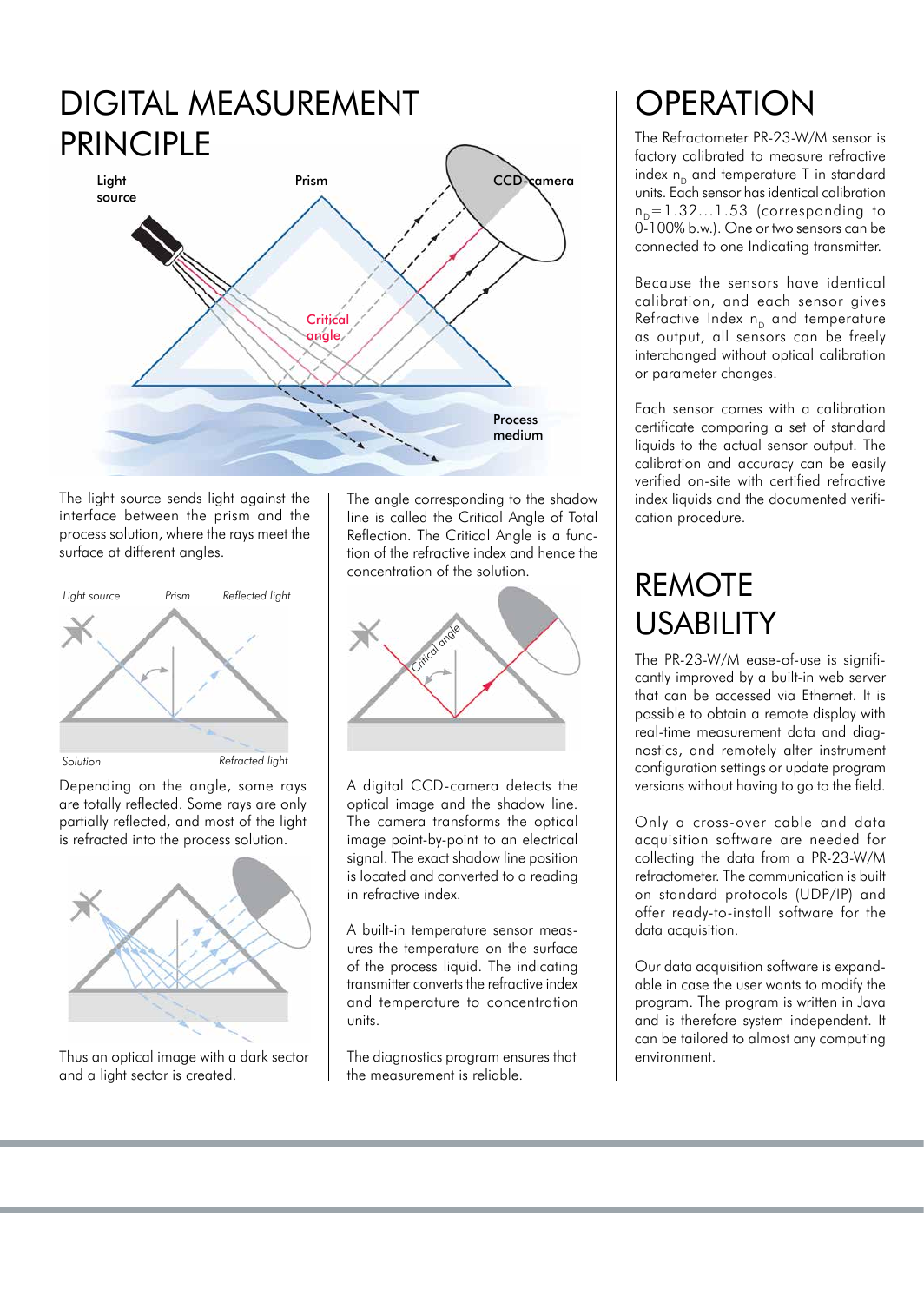## DESIGN



CORE-optics module is isolated from the sensor body and therefore external forces like pressure, flow and temperature changes do not influence the measurement.